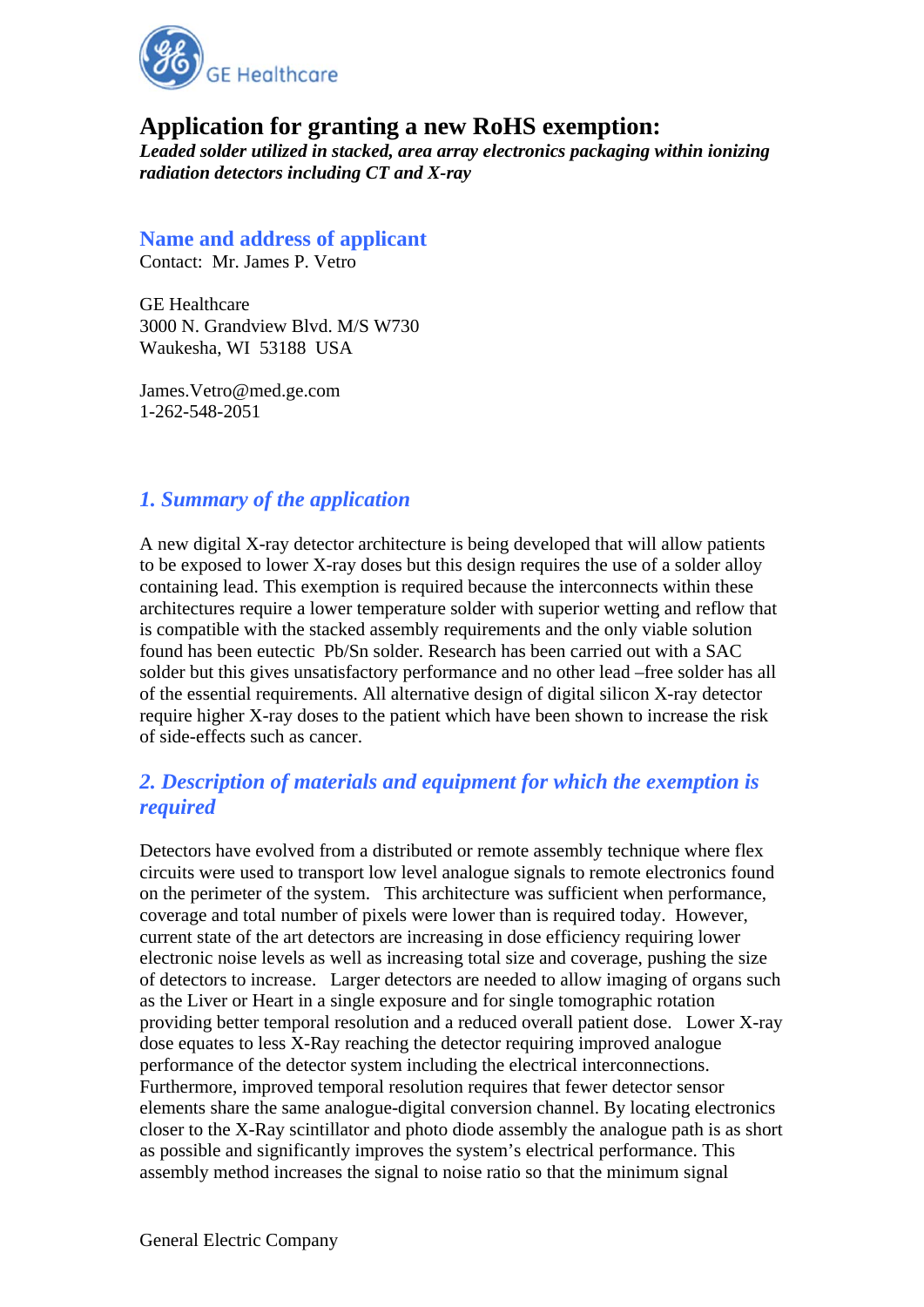

required for good images can be achieved using a lower radiation dose. Reducing the analogue path requires stacking electronics on a large area array, which includes the scintillator and diode assembly. To manufacture stacked large area arrays with over 500 interconnects requires multiple assembly process steps and lower solder reflow temperatures with subsequent soldering steps. The first soldering step uses tin/silver/copper (SAC) solder that melts at  $\sim$ 220 $\degree$ C followed by soldering with eutectic tin/lead (SnPb) solder that melts at 183°C. The use of a leaded solder interconnect step is a requirement that has been demonstrated to be necessary for successful manufacture and design robustness.

The number of area arrays used for one detector varies depending on the detector size and shape but can have over 100,000 solder bump connections. One defective bond can appear as a feature in images causing possible misdiagnosis and so being able to achieve 100% perfect bonding and extremely high reliability are essential to avoid such problems.

This design of detector for ionising radiation is constructed as follows: In the assembly of an ionizing radiation detector, multiple stacked die elements (SDE) are arrayed in two dimensions forming the overall detection area. SDE's enable the detector to be assembled on a flat plane for standard projection X-ray imaging, or in a curved shape for use in computed tomographic (rotating) systems.

An electrical connection must be made at progressively independent times during the manufacturing process. Assembly of the SDE relies on multiple and different solder reflow temperatures found in various levels of the assembly. The first solder bonds are made with SAC305 as a higher temperature than the tin/lead solder bond between the PTC and 2SP BGA devices.

The lead-free solder alloy SAC305 (95.5%Sn, 3.0% Ag, 0.5%Cu) has a melting point of ~220 ˚C. Standard eutectic (melting at a single temperature) tin-lead solder (63% Sn, 37% Pb) has a melting point of 183 ˚C. The use of the lower soldering temperature of SnPb avoids re-melting or part melting the previously formed SAC305 solder bonds which would increase intermetallic thickness (this forms most rapidly when the solder is molten) which would increase the risk of fatigue failure. Research has demonstrated that it is necessary to use the SnPb solder across the large analogue area array because of its lower melting temp of 183˚C, its eutectic behaviour with a single melting point (i.e. no pasty range) and has superior ductility compared with most lead-free solders. A higher solder reflow temperature across a wider span would require a tighter matching of component CTE (Coefficients of Thermal Expansion) in the assembly but this is not feasible with this design due to the requirements of the individual components. The PTC must match the very low CTE of the silicon photodiode because the photodiode is extremely fragile. The 2SP devices are commercial BGAs which polymer laminate layers as the internal interconnect which will have a much higher CTE than the PTC. The 2SP device is not available with ceramic interconnects as the polymer laminate is needed to achieve the high interconnect density that would not be achievable with ceramic circuits. Utilizing the lower temperature of SnPb at the area interconnect has been found to greatly improve the manufacturability and reliability, especially in the outer region of the large analogue array where stresses due to the TCE mismatch are the greatest.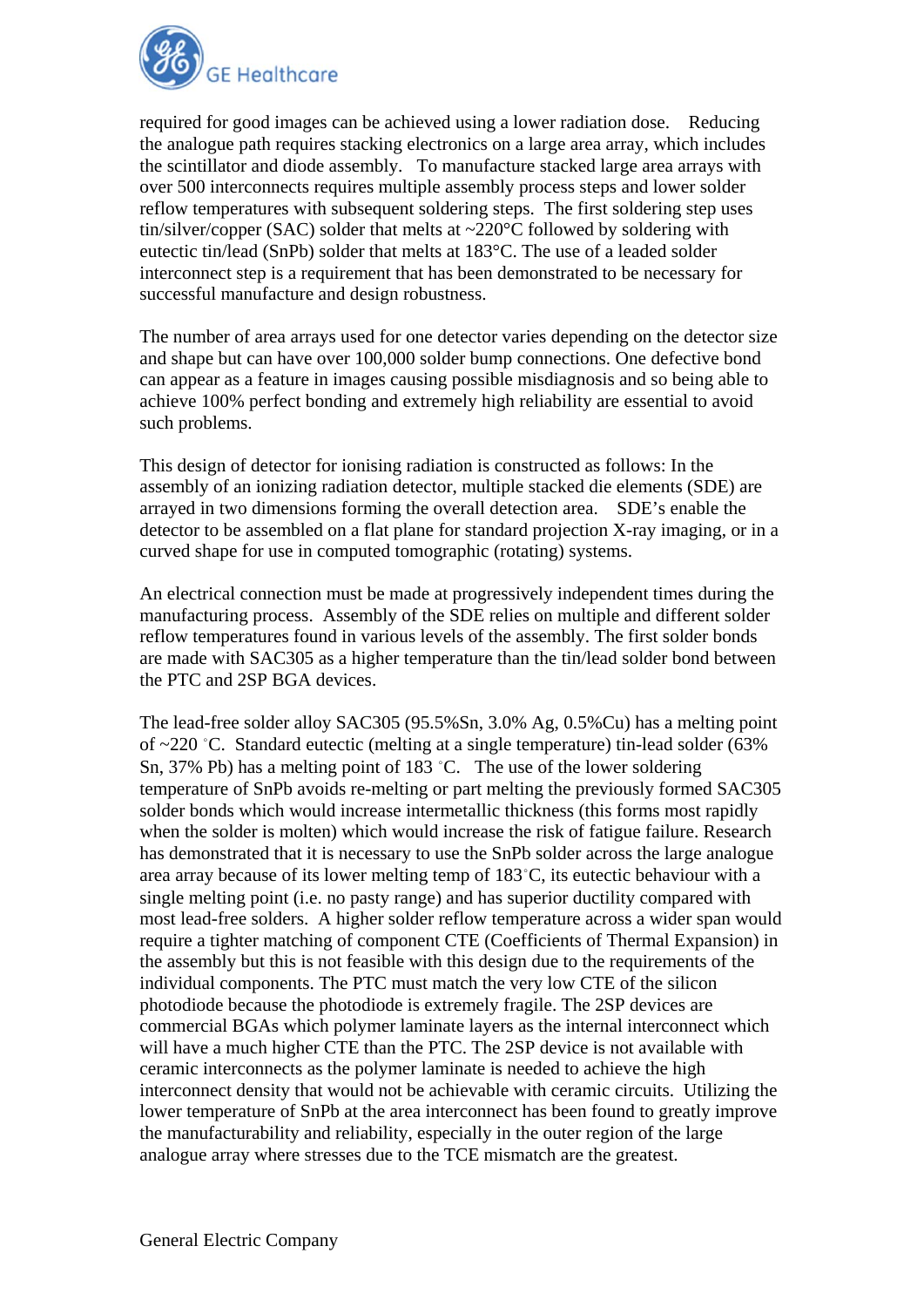

# *3. Justification for exemption – Article 5 criteria*

The stacked assembly process with large area array interconnects is a unique design which is needed for wide coverage X-ray and CT detectors that would allow lower Xray doses to be given to patients. Wide coverage is attained by arraying the SDEs which improves the temporal response of the system providing for current and future low dose, high resolution clinical needs. The density and variety of stacked materials that are used, associated with the coefficients of thermal expansion required in the detector element creates a specific combination of essential requirements for the interconnection materials for which only tin/lead solder has been found to be suitable. The lower melting point eutectic, ductile nature of leaded solder (SnPb) is needed to achieve an assembled product that can be manufactured with high yield and is a reliable product. This exemption is required because the interconnects within these architectures require lower temperature solder with superior wetting and reflow and good ductility that is compatible with the stacked assembly requirements and the only viable solution that has been found is eutectic Pb/Sn solder. Therefore this is exemption is justified as no scientific or technical substitute without lead is available.

## *4. Analysis of possible alternatives*

Due to the constraints of the complex array of parts and materials used, the only potential substitute to SnPb solder would be alternative solders. The most commonly used lead-free solder used for electrical equipment is the SAC alloys and so SAC 305 was selected for comparison with SnPb solder.

Alternative designs have been considered but have unresolved technical disadvantages due to the large area array and CTE (Coefficient of Thermal Expansion) mismatch of materials in the stacked assembly.

During the development of the assembly process, many manufacturing lots using 6 Sigma methods known as DOEs (design of experiments) were completed with greater than 100 parts constructed with SAC 305 solder. Careful adjustments to solder printing stencil aperture size, solder volume, reflow thermal profiles (ramp up and down) etc. were attempted to determine the quality and performance of the solder bonds. However, numerous solder interconnect failures were documented through careful failure analysis techniques such as "dye and pry"<sup>1</sup> and detailed solder joint and pad micro sections. A quality analogue interconnect array could not be produced after extensive trials during an ~18 month time frame and significant resource investment where all variables were investigated.

By contrast, SDE's were constructed in which the analogue interconnect array was created using eutectic Sn-Pb solder. The same Dye & Pry analysis was performed which is showed excellent connections.

1

<sup>&</sup>lt;sup>1</sup> "Dye & pry" is where a highly penetrative dye solution is injected around the solder bonds and allowed to penetrate into any cracks that are present. The dye is then dried before the solder bonds are broken by prizing apart that BGAs from the PTC. The presence of red dye on the fracture surface confirms that cracks were present.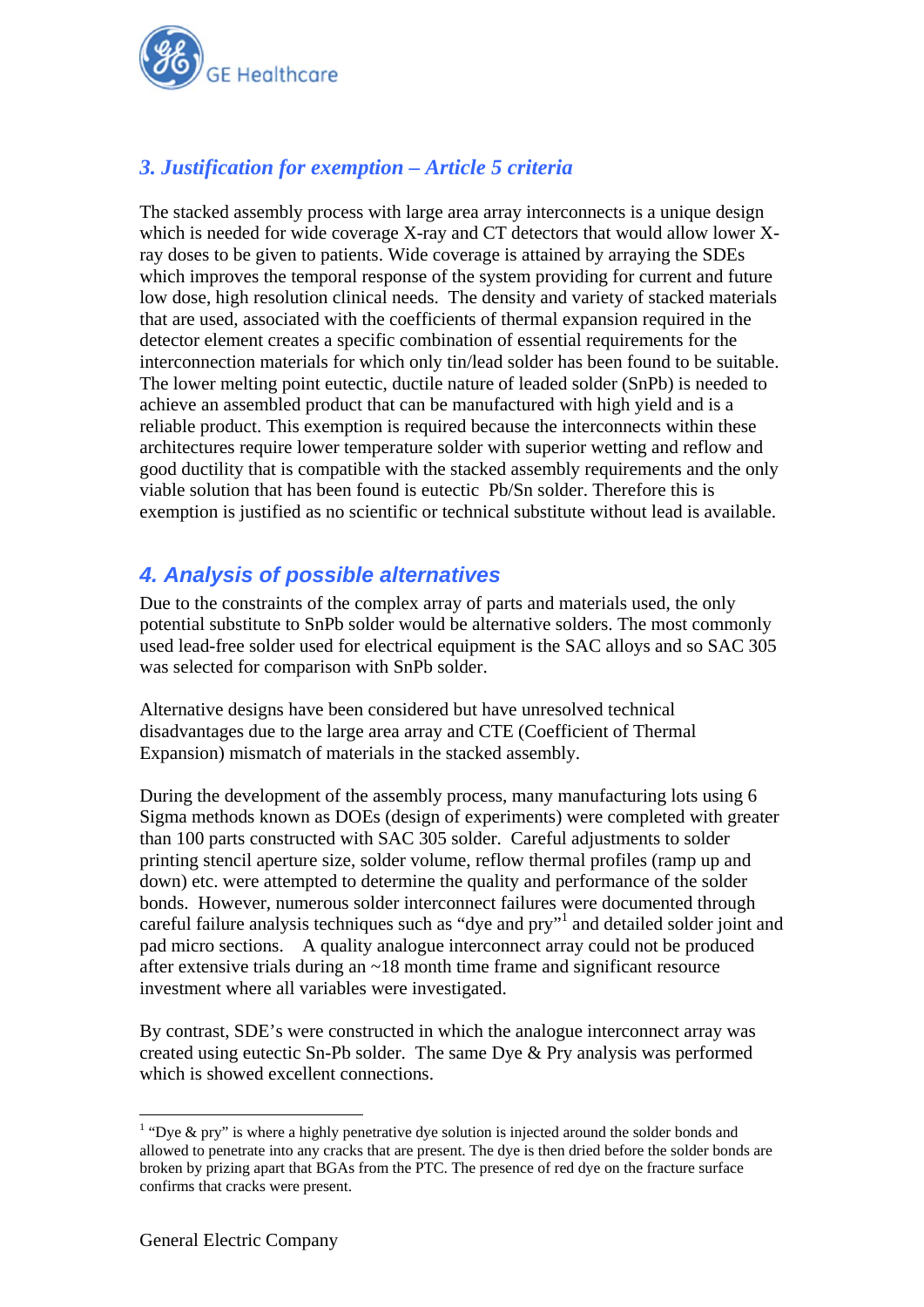

Another difficulty in this type of stack die assembly is the variation in adjacent solder joint height that may be required. Again, eutectic tin-lead solders were found to provide the best overall solder quality including column geometry when challenged with this type of adjacent solder joint height variation.

Assembly of SDEs was attempted using SAC305 solder throughout but results were extremely poor. Cracks in the solder bonds of the analogue array interconnect defects within a single element were found. Therefore accelerated stress testing has not performed because lead-free analogue interconnect array baseline units could not be produced without defects. Detector imaging system assemblies require as many as 400 or more of these SDE's but a single interconnect failure may result in image artifacts and overall system malfunction and image integrity so is not acceptable. A concern is that if defect free assemblies could be produced with SAC, the rigidity of the solder and the large TCE mismatch is more likely to cause fatigue failure than SnPb solder.

#### **Other solders.**

There are many other lead-free solders available but these have not yet been tested. However, it is not expected that any of these will give the same performance as eutectic SnPb solder because none have the required combination of properties as summarised below:

| <b>Solder alloy</b> | <b>Melting</b>  | $\overline{\text{Characteristics}}^2$                    |
|---------------------|-----------------|----------------------------------------------------------|
|                     | temperature     |                                                          |
| SnPb                | 183 °C          | Ductile and has m.pt. $\sim 35^{\circ}$ C lower than SAC |
| SnCu                | $227^{\circ}$ C | Higher m.pt. than SAC, not ductile                       |
| SnAg                | $221^{\circ}$ C | Slightly higher m.pt. than SAC. Not ductile              |
|                     | (3.5%Ag)        |                                                          |
| Sn3.5Ag0.5Cu        | 217 °C          | All SAC alloys are much harder than SnPb: SAC            |
|                     |                 | Vickers hardness $=$ $\sim$ 21 whereas SnPb hardness $=$ |
|                     |                 | 12.9                                                     |
| $Sn-3.5Ag-3Bi$      | $206 - 213$ °C  | Fully melts at only 4°C below SAC 305's m.pt.            |
|                     |                 | Bismuth addition increases hardness and so               |
|                     |                 | reduces ductility                                        |
| Sn3Ag3Zn            | Not available   | Vickers hardness about double that of SnPb               |
|                     |                 | (21.9). Alloys with zinc suffer from corrosion so        |
|                     |                 | are unsuitable for products with long lifetimes.         |
| Sn3Ag3In            | Not available   | Vickers hardness about double that of SnPb               |
|                     |                 | (21.3)                                                   |
| Sn9Zn, Sn8Zn3Bi     | 189 - 199       | The zinc content makes this alloy very                   |
|                     |                 | susceptible to corrosion. Sn8Zn3Bi is not ductile        |
|                     |                 | due to bismuth content (Vickers hardness $=$ at          |
|                     |                 | least $23)^3$ .                                          |

<sup>1</sup> <sup>2</sup> Some solder hardness data is from table 2.2.15 of  $\frac{http://swp.fr/metaconcept-$ 

v1/telechargement/notes/Liste\_dalliages\_sans\_plomb\_ANG.pdf<br> $\frac{3 \text{ http://www.jm.or.jp/journal/e/pdf3/43/08/1797.pdf}}{3 \text{ http://www.jim.or.jp/journal/e/pdf3/43/08/1797.pdf}}$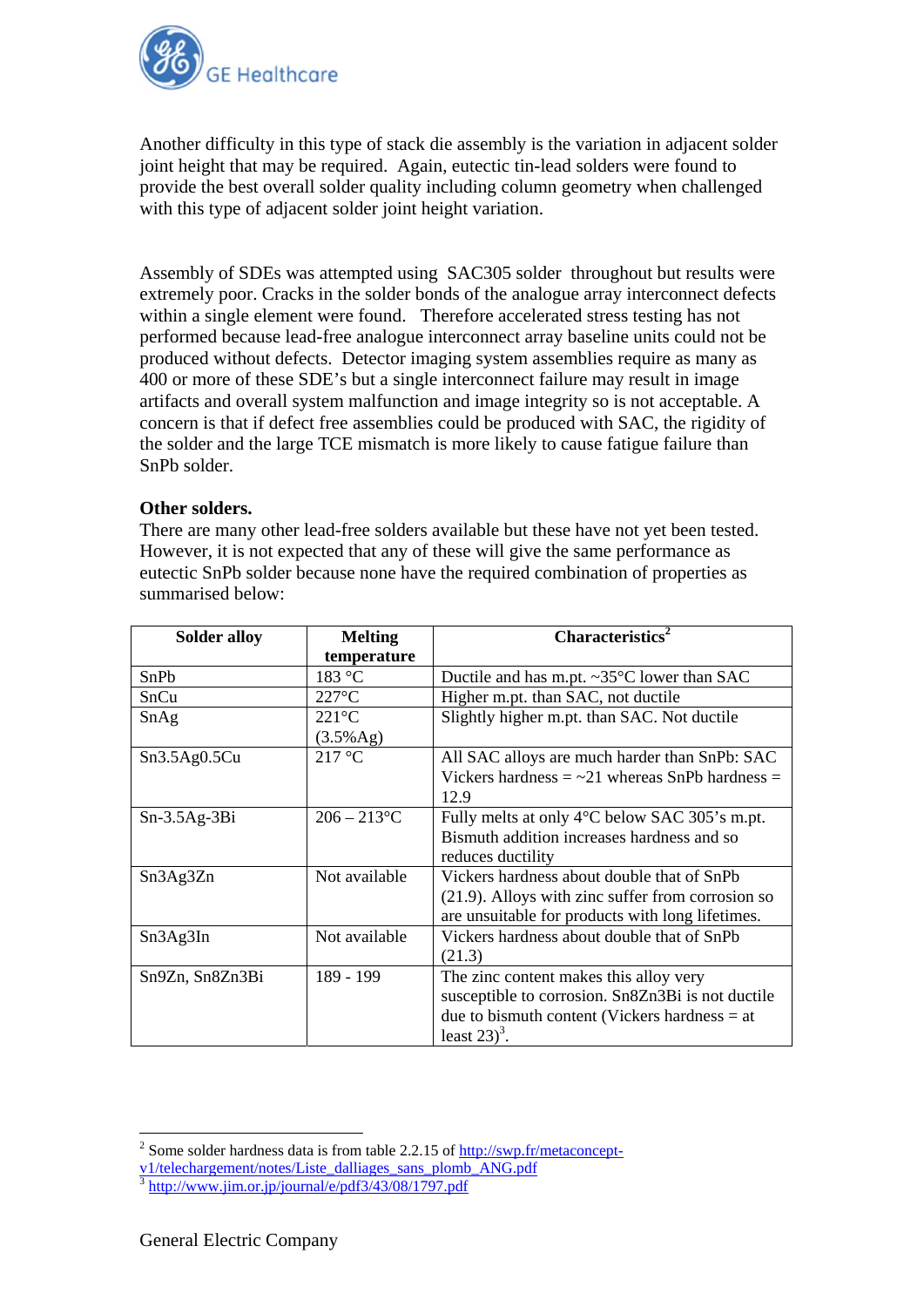

| Sn20In2.8Ag | $175 - 187$ | Availability of indium is an issue. This alloy is<br>expensive due to the high indium content and so<br>is rarely used and very little reliability data<br>published. It is also susceptible to corrosion under<br>high humidity conditions. A low melting<br>temperature phase with m.pt of $118^{\circ}C^4$ has been<br>detected which will limit operating temperature<br>which must be well below this temperature. No<br>hardness data published. |
|-------------|-------------|--------------------------------------------------------------------------------------------------------------------------------------------------------------------------------------------------------------------------------------------------------------------------------------------------------------------------------------------------------------------------------------------------------------------------------------------------------|
| 58Bi42Sn    | 138         | Very hard alloy due to high bismuth content.<br>Research also shows that this is more susceptible<br>to thermal fatigue than $SnPb5$                                                                                                                                                                                                                                                                                                                   |

There are a few lead-free solder alloys with melting points lower than SAC305 which are sufficiently lower to prevent the SAC305 bonds from melting when the PTC - 2SP bonds are formed. These alloys include Sn9Zn, Sn8Zn3Bi and Sn20In2.8Ag. These alloys however have a  $\sim 10^{\circ}$ C melting range, as they are not eutectic alloys which as explained above, is a requirement. The SnZn alloys are also harder and less ductile than SnPb and both these and Sn20In2.8 are susceptible to corrosion and so would not be suitable in medical devices that have long service lives. The BiSn solder is also not sufficiently ductile for this application.

Another potential substitution option would be to use SAC305 instead of SnPb and a higher melting point solder to make the first solder bonds. There are two reasons why this would not be possible:

- SAC305 is much less ductile than SnPb so the PTC-2SP bonds are likely to fracture during assembly as shown in figure 3.
- Lead-free solders with melting point ~30°C higher than SAC305 need to melt at 247°C or higher. There are very few choices of which Sn5%Sb, m.pt 232 - 240 $^{\circ}$ C has too small a difference (only 12 $^{\circ}$ C) and all other choices, such as AuSn have a m.pt (280°C) which are too high as this temperature will destroy some of the materials used for the assembly such as the flex circuit.

### **Alternative designs.**

This new technology is being developed to replace existing designs of silicon X-ray detector to obtain several advantages that cannot be achieved with current designs. This technology will provide larger area detectors and lower radiation doses. Being able to see a larger area gives superior diagnostic capability which will improve human health. As explained in section 2, imaging the whole liver or heart in one image has several advantages which assist with diagnosis. It is often necessary to view a large area simultaneously such as the head / neck and this requires quite large detector areas that are difficult to achieve with silicon detectors. Therefore limiting detector size to smaller areas could result in a negative impact on human health.

<u>.</u>

 $4$  See page 20 of See page 20 of

http://www.colorado.edu/engineering/MCEN/MCEN5166/Homeworks/chapter\_solder\_opkg.PDF<br>5 HD tosted 59% BiSp with 63% SpDh for qualia thermal fatigue resistance and found that SpBi bon HP tested 58%BiSn with 63%SnPb for cyclic thermal fatigue resistance and found that SnBi bonds failed much sooner than SnPb with all of the package types tested. "Low-Temperature Solders", Z. Mei, H. Holder and H A. Vander Plas. H. P Journal, August 1996.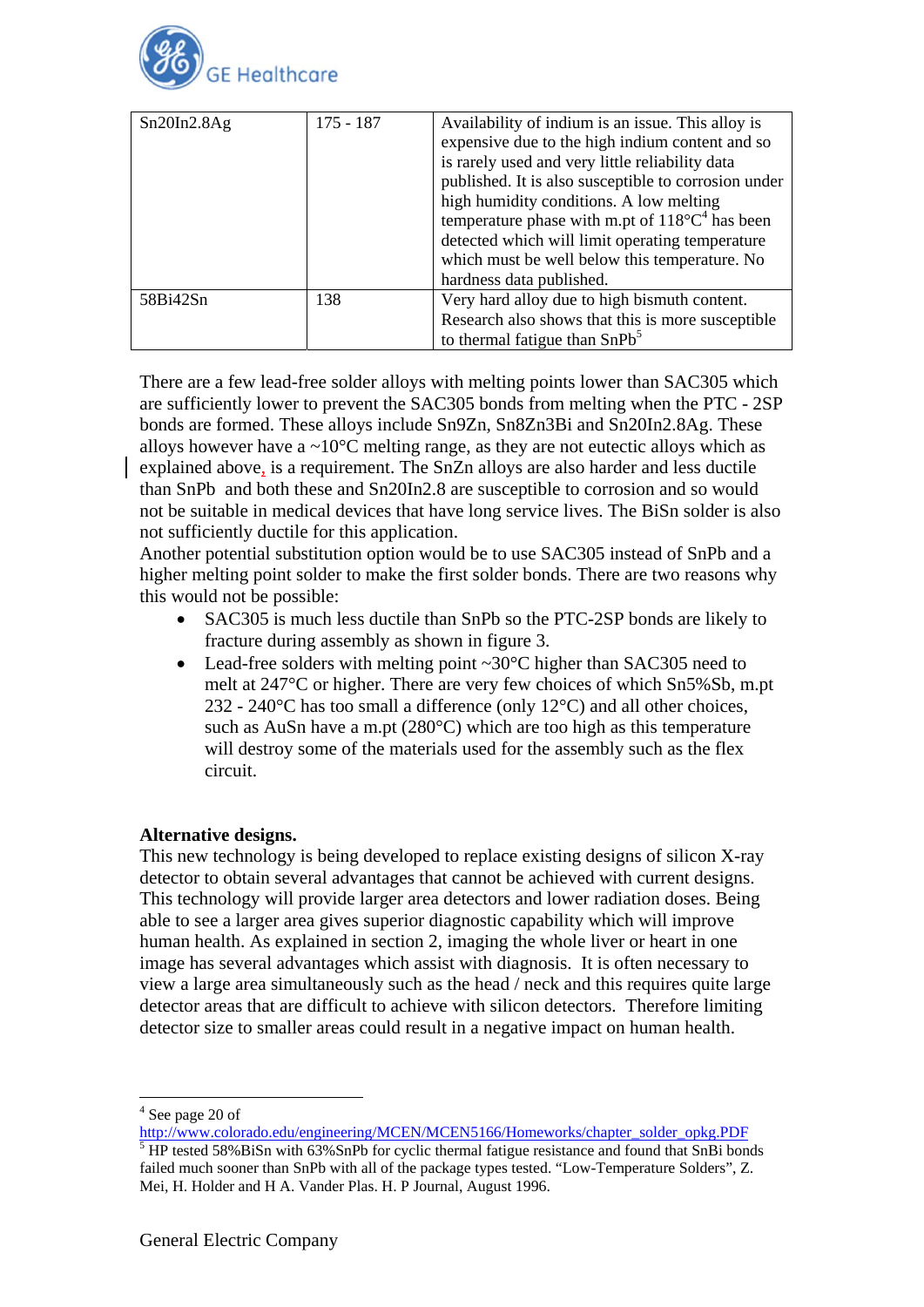

This new design, as explained in section 2, has the advantage that the low level analogue circuit paths are shortened. Shortening these signal paths and utilizing state of the art ASIC design techniques minimizes the electronic noise in the data acquisition system. When the number of photons from an X-Ray beam are reduced to the level where the detected signal is as small as signal from electronic noise in the acquisition system, the images will have significantly degraded image quality. Therefore, it is desired to reduce the electronic noise in order to improve image quality in low dose examinations. Low dose examinations are typically seen when large patients block the X-Ray beam. In this application a reduction in e-noise improves the SNR by approximately 30% which leads to approximately 20% to 25% reduction in dose. Research into the effect of radiation dose has shown that there is a linear relationship between radiation dose and risk of cancer. The International Commission on Radiological Protection (ICRP)<sup>6</sup> has determined that the risk coefficient is 5% at 1 Sievert although this is a very high dose and low mS doses are more typical of medical imaging. One of the highest X-ray doses used for imaging is used for cardiology where continuous irradiation is needed to view blood vessels during surgical procedures. Huda<sup>7</sup> has established that typical CT doses which are similar to cardiology doses cause about 1 person in 1,000 (0.12%) to have cancer. In this case, a 10% increase in radiation dose will cause statistically one additional person in 10,000 to have cancer. Clearly, it is important to minimise radiation doses and the "Directive 97/43/Euratom – Medical Exposures Directive" requires that all patient exposures are optimised and so if RoHS were to result in doses that were higher than could be achieved, this would conflict with this directive.

## *5. Life cycle comparison of alternative options*

The two options are solder with lead or solder with silver. Full life cycle assessments have been carried out by the US Environmental Protection Agency (EPA)<sup>8</sup> who compared SnPb with SAC as well as other solder compositions. This concluded that for the majority of environmental impacts, lead-free solders had greater negative impacts than the tin/lead solder they replace.

### *Extraction, refining and production*

The US EPA study showed that SAC solder paste reflow consumes slightly more energy than all of the other solders and the main reason is energy for extraction and refining of silver and the higher melting temperature than SnPb. The US EPA study gave environmental impact scores for energy use for the paste solders:

| <b>Alloy</b>           | $104$ MJ energy / dm <sup>3</sup> solder |
|------------------------|------------------------------------------|
| SnPb                   | 1.25                                     |
| SAC(Sn3.9Ag0.6Cu)      | 1.36                                     |
| SABC (Sn2.5Ag1Bi0.5Cu) | 1.31                                     |

<sup>&</sup>lt;u>.</u> <sup>6</sup> ICRP publication 103 "The 2007 Recommendations of the International Commission on Radiological Protection.

 $7$  W. Huda, W. T. Rowlett and U. J. Schoef "Radiation dose at cardiac computed tomography: facts and fiction" J. Thorac. Imaging, 2010 Aug; 25(3) p 2014

<sup>8</sup> http://www.epa.gov/dfe/pubs/solder/lca/index.htm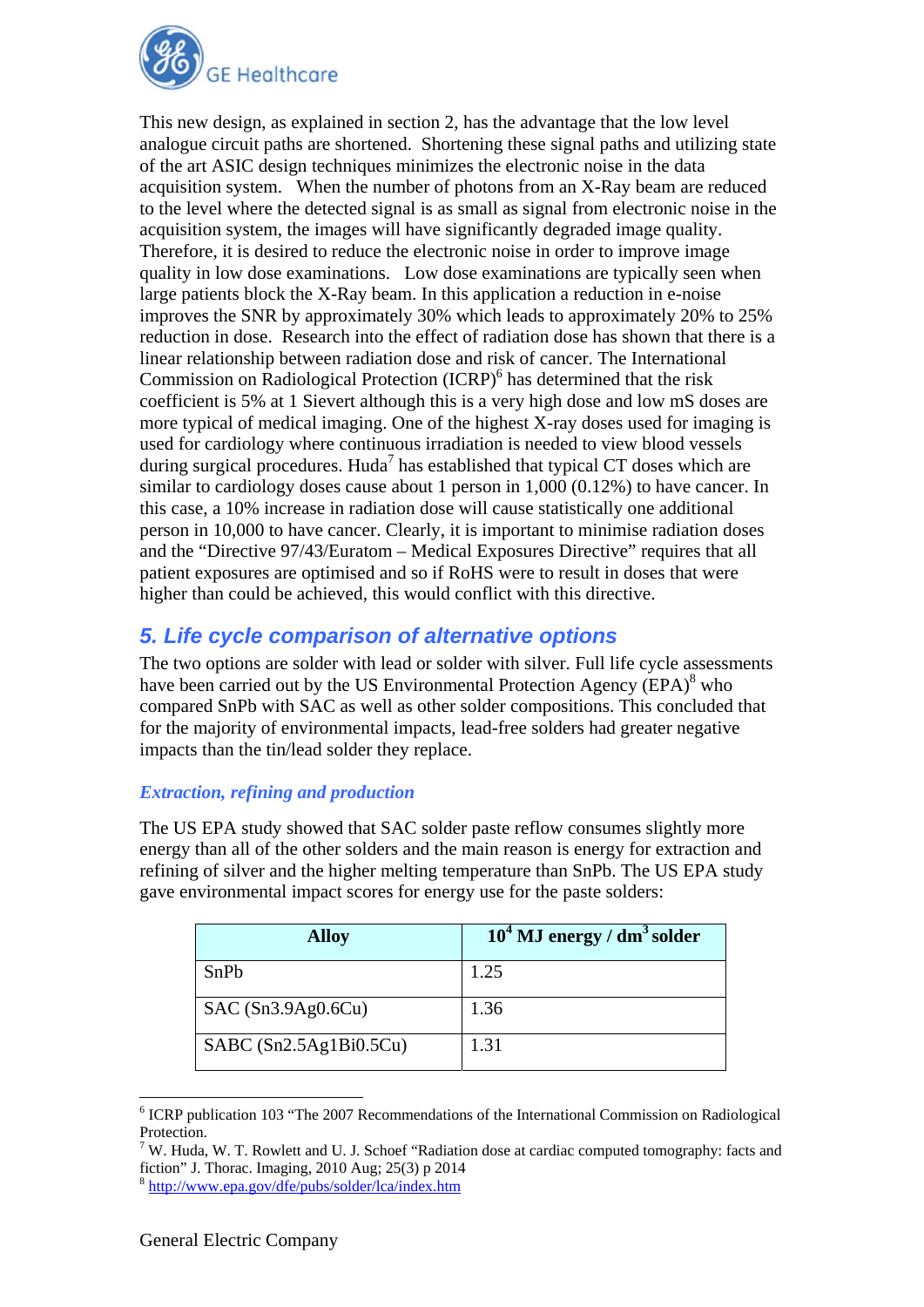

EPA's results for the low melting point bismuth tin silver alloy are excluded here as this solder cannot be used for PET/MRI PCBs due to its too low melting temperature as it cannot be used with BGAs having SAC or SnPb balls.

Extraction and refining of silver creates significantly more waste than lead and so SAC and SABC have significantly larger environmental impacts

| <b>Alloy</b> | $dm3$ waste created / $dm3$ solder |
|--------------|------------------------------------|
| SnPb         | 2.75                               |
| <b>SAC</b>   | 16.2                               |
| <b>SABC</b>  | 11.3                               |

SnPb solder had a greater impact than SAC and SABC for occupational health and public health –non cancer but SAC had the largest public health-cancer impact. Overall SnPb had the largest impact for six impact categories whereas SAC had the largest impact for 10 categories. The US EPA stated that different environmental impacts cannot be compared but since the LCA was published, research has been carried out to determine how they can be compared (e.g. by assessing weighting factors for each impact) but this work is not yet complete.

#### *Use phase*

The choice of solder alloy has no impact on the use phase as long as it does not affect reliability. If an alloy were to be less reliable causing unexpected early failures, this would potentially have a serious impact on patient health and would create additional waste.

### *Re-use and recycling of materials from waste EEE.*

When X-Ray and CT Detectors reach end of life the parts are separated and recycled or may be re-used in refurbished units. The separated parts are mostly aluminium which is recycled as metal with very high yields. The mass of output of Lead (Pb) expected in the SDE is extremely small and is safely treated as hazardous waste.

### *6. Other information*

The total amount of Lead (Pb) that would be shipped to the EU in ionizing radiation detectors is expected to reach 1.2 Kg annually. The amount used globally is predicted to reach 4.55 kg per year

### *7. Proposed plan to develop substitutes and timetable*

We are aggressively assessing the use of various ASIC packaging techniques to better match TCE of the Diode. We expect this to be accomplished within five years by 2017.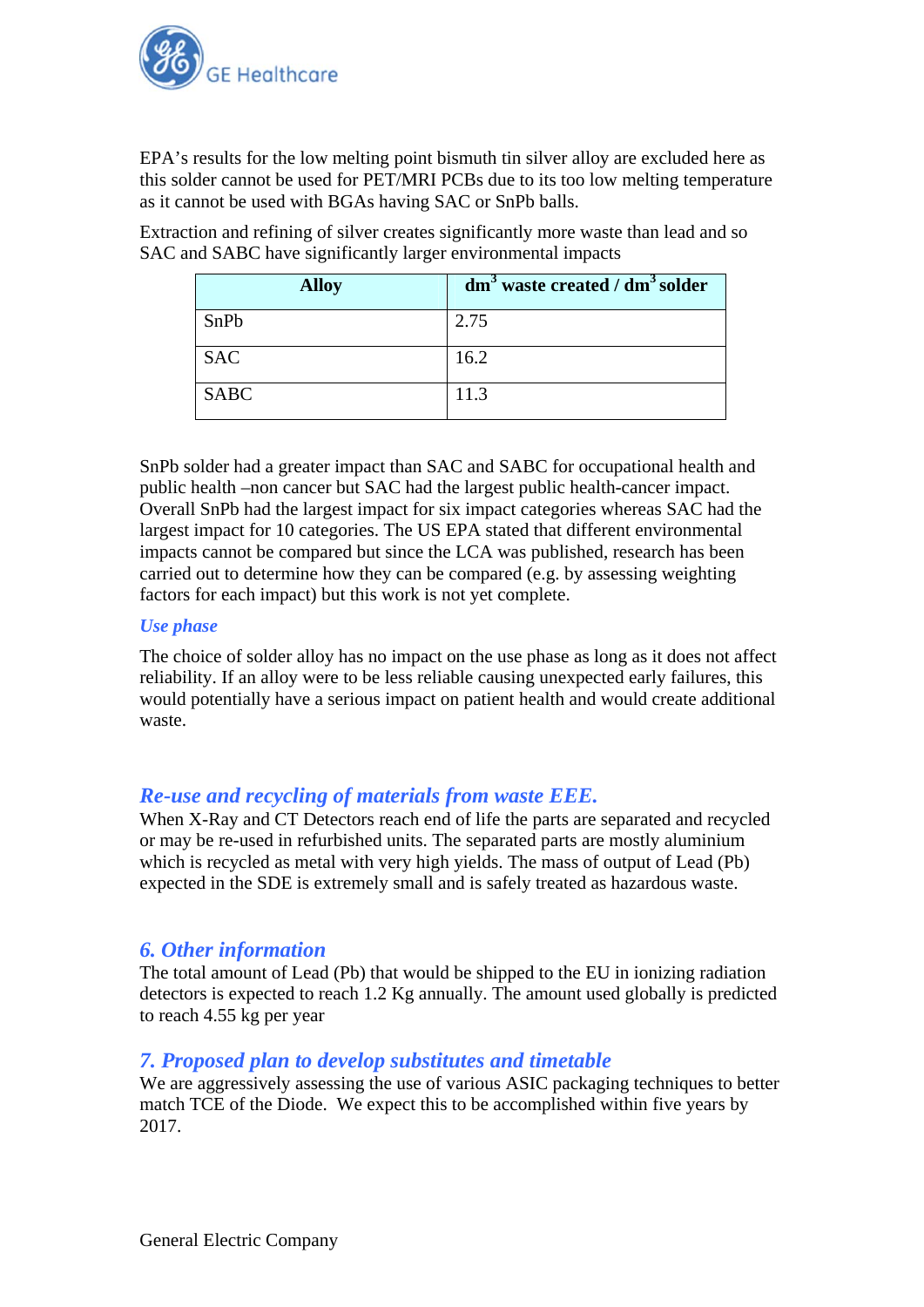

The first phase of development will require the identification of a lead-free solder that is relatively ductile, is a eutectic alloy and has a melting point at least 20°C lower than the lead-free solder used for the previous soldering step. If this proves to be impossible then the only option is alternative design architectures and at present no suitable designs are known. The following timescale may be achievable if a suitable alloy can be found or an architecture can be developed.

#### **Basic Timing**:

Research Phase: already started, expected to take until ~2014 This will include testing of solders and investigation of alternative interconnection architectures involving various area array technologies.

Development Phase: during 2015-2017

Specific component design, mass production process designs and robust reliability testing including G force and thermal cycle stress testing.

Construction and reliability testing of imaging equipment: takes  $\sim$  2 years, from 2017 - 2019

Approval by Medical Devices Directive: can take up to 1 year, therefore to 2020